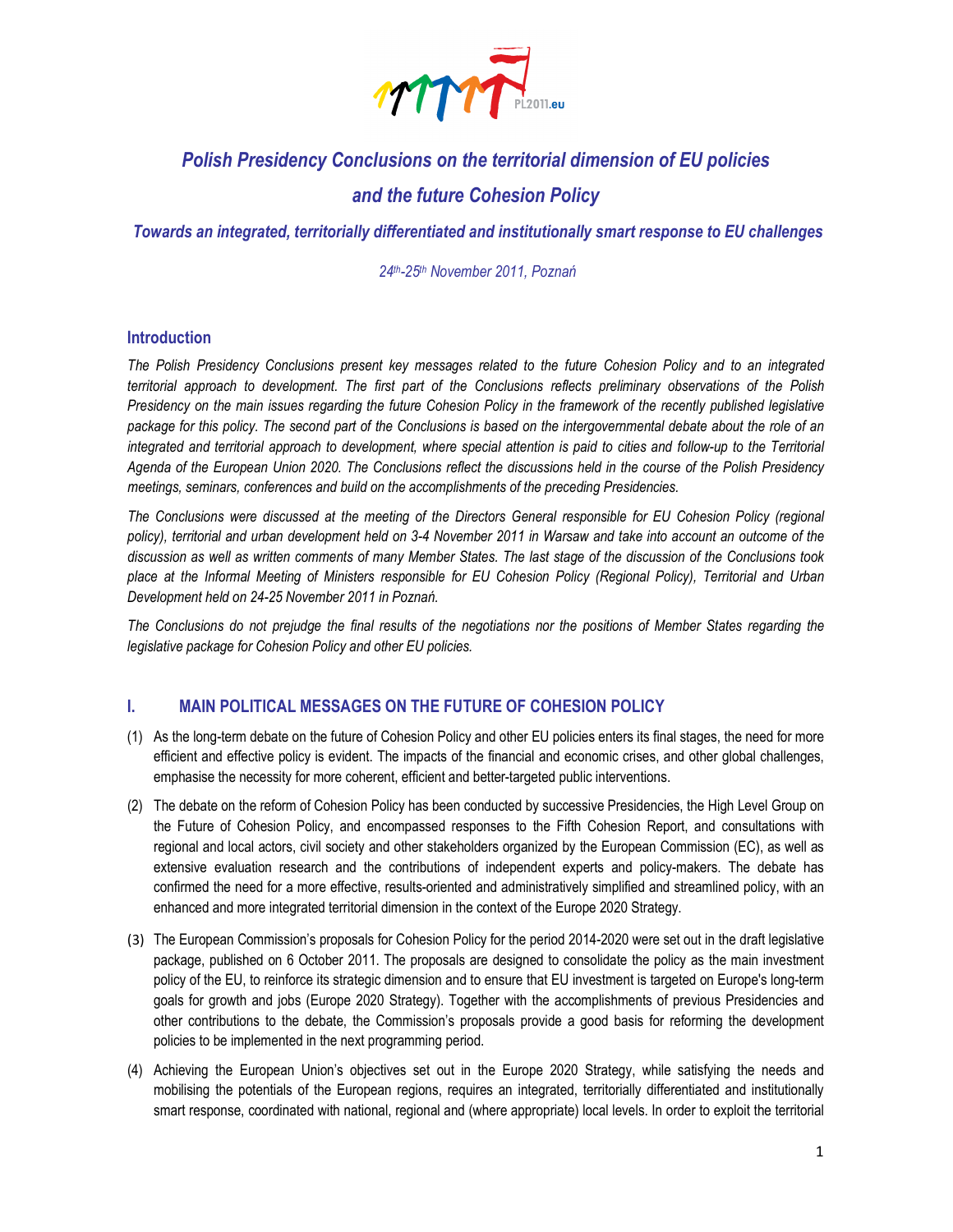potentials of all parts of the EU, there is a need to revitalise existing instruments. This should be accompanied by strengthening the institutional system for managing territorial issues under EU Cohesion Policy as well as other policies with territorial impact and different forms of intergovernmental cooperation.

- (6) The proposals of the European Commission deserve support, notably:
	- a) more integrated territorial approach to policy-making, taking into account the objectives of the policy enshrined in Articles 174 and 175 of the Treaty;
	- b) better coordination between the EU Funds (ERDF, ESF, CF, EAFRD, EMFF) through a common regulatory framework, and better coordination between Cohesion Policy and other EU policies or instruments having clear impacts on the EU territory;
	- c) enhanced strategic programming through a Common Strategic Framework (CSF), Partnership Contracts, and Operational Programmes;
	- d) concentration of resources on meeting current challenges in the economic, social and territorial development to maximise also the contribution of Europe's territories to the delivery of the Europe 2020 Strategy;
	- e) a greater emphasis on performance and a more results-oriented approach, inter alia by enhancing the role of monitoring, evaluation and system of indicators in the process of programming and implementation;
	- f) strengthening of the urban dimension;
	- g) a commitment to partnership and multi-level governance, and
	- h) enhancement of administrative capacity of different institutions and actors operating at various levels (European, national, regional, local) to deal with issues related to programming and management of policy intervention.
- (7) However, there are various issues relating to the European Commission's proposals which require further clarification and discussion with a view to improving the efficiency and effectiveness of the future Cohesion Policy. These include:
	- a) ensuring that the new programming framework promotes the integration and complementarity between European, national, regional and local polices;
	- b) ensuring that the design and implementation of an integrated and territorially-oriented Cohesion Policy along the lines that the Common Strategic Framework is expected to sketch, recognises the diversity and different starting points of EU regions, their different institutional arrangements, and that the policy framework is capable of effectively addressing their development potentials and needs. The specific situation of Member States/regions facing particular geographical challenges and permanent handicaps should be reflected thus allowing for coordinated, adequate and appropriate assistance;
	- c) providing adequate flexibility for programme strategies to meet the requirements of individual territories, and (reflecting the principle of subsidiarity) ensuring that the appropriate level decides on the actions and interventions appropriate for a given territory;
	- d) ensuring that the newly introduced system of conditionalities, including ex-ante conditionality and performance framework commits Member States and other engaged actors to increase efficiency and effectiveness of the policy;
	- e) ensuring that the new system of macroeconomic conditionality, despite being legitimate in principle, does not have counterproductive consequences for Cohesion Policy's implementation and thus for the socio-economic development of Member States with macro-economic imbalances;
	- f) increasing the role and use of a streamlined result indicators system in programming and implementation process, by also focusing in the Operational Programmes on how planned actions are expected to bring about intended results;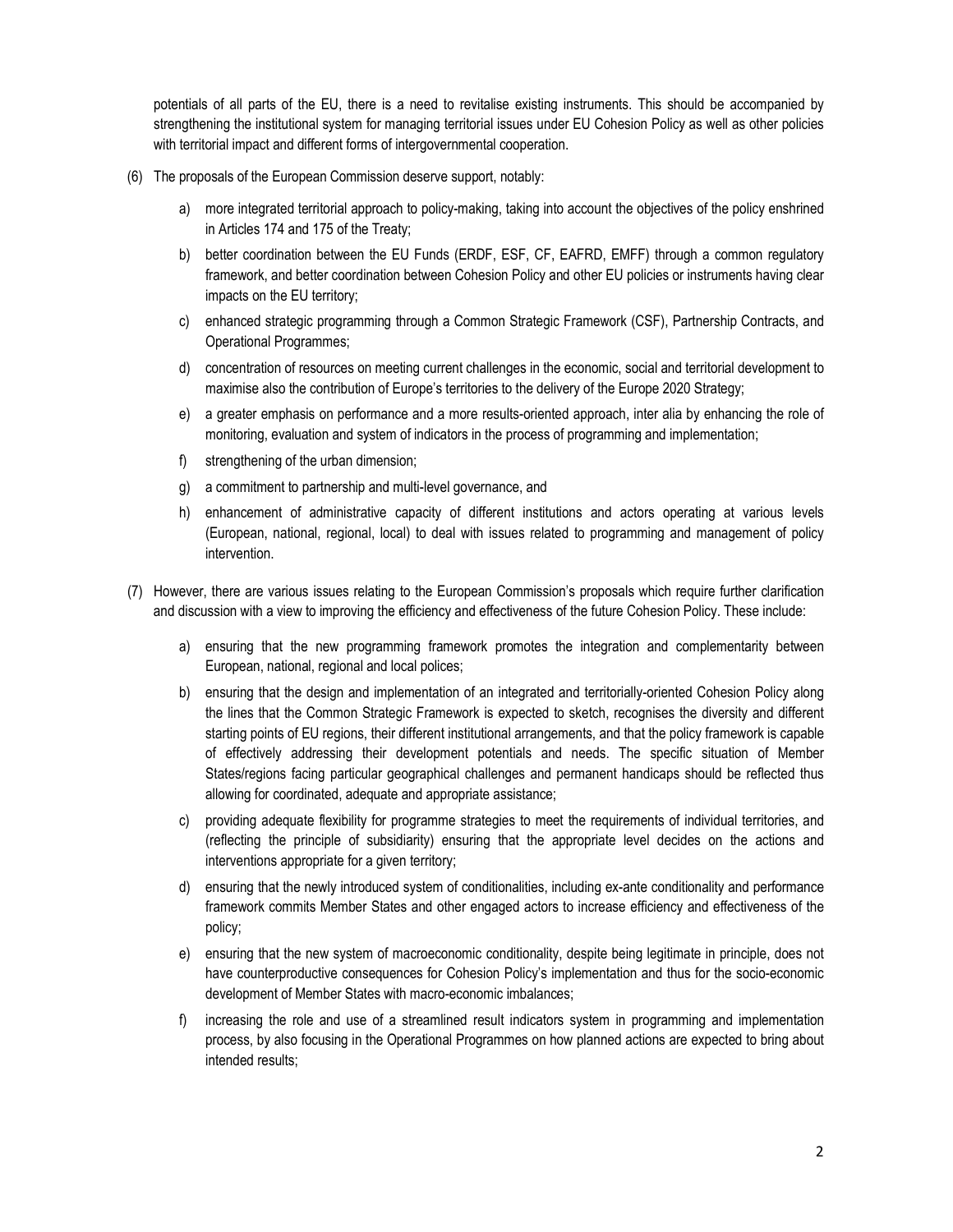- g) ensuring that in line with the aim of reducing administrative burden, the entire framework of programming remains simple, flexible and where possible proportionate e.g. through streamlining the system of reporting (Implementation Report, Progress Report and Performance Review);
- h) ensuring that the new proposals for improving performance, and for financial management and control, do not create additional administrative burdens and do reduce existing ones, on the side of beneficiaries and Member States, and take into consideration the proportionality principle;
- i) ensuring that the Connecting Europe Facility will be coordinated and complementary to the Cohesion Policy actions;
- j) ensuring concentration of resources on critical factors of growth and development to reach the critical mass requires well-tailored instruments, inter allia ring-fencing mechanism, adjusted to balance the Europe 2020 goals and territorial specificities of different Member States and its regions;
- k) ensuring that proposed instruments for territorial development including support for cities facilitate the implementation of an integrated and territorially oriented approach on the ground and remain simple and flexible;
- l) maximising the possibility for the funds to be jointly used to finance programmes in order to facilitate an integrated approach, as stated in the Council Conclusions on the Fifth Cohesion Report;
- m) addressing where appropriate in programmes and strengthening existing urban-rural linkages, polycentric development, functional urban areas (city-regions, metropolitan areas), cross-border agglomerations, etc.
- n) defining in detail the scope and the role of the urban development platform and its linkages with the URBACT Programme; and
- o) ensuring that the European Commission is fully capable of playing its role in the new architecture of Cohesion Policy.
- (8) The proposals for engaging different actors, and in particular cities, in a more integrated and territorial approach to development are welcome, but the Member States and regions should remain the main programming and management actors of Cohesion Policy.
- (9) The European Social Fund is an important instrument for making the EU territorially cohesive. While recognising that employment and social policies are essentially universal policies which should be delivered within consistent national frameworks, special attention should also be paid to the design and implementation of spatially sensitive policies to support the most deprived and vulnerable places and social groups. Investment under the ESF shall reflect the actual needs of Member States and regions.
- (10) European Territorial Cooperation is an important instrument of territorial cohesion and integration, and provides a mechanism of joint cross-border and transnational actions for addressing EU goals and responding to territorial potentials. However, there is a need for further efforts to ensure the harmonisation of rules with respect to cross-border cooperation programmes on the external borders of the EU.
- (11) Taking into account the positive experiences of debate on the future of Cohesion Policy (meetings of the High Level Group on the Future of Cohesion Policy, Conditionality Task Force, etc.), all stakeholders look forward to good cooperation with the European Commission and the European Parliament in order to find common solutions aimed at improving the efficiency and effectiveness of Cohesion Policy in the future.

#### II. STRENGTHENING AN INTEGRATED TERRITORIAL APPROACH TO DEVELOPMENT POLICIES

The debate on territorial issues has been pursued through two interrelated and mutually reinforcing processes: first, within formal decision-making processes (involving the European Commission, Member States, the European Parliament, the Committee of Regions, the European Economic and Social Committee); and second, through intergovernmental fora and activities (i.e. organized meetings, seminars, conferences, debates between ministers during successive Presidencies). The following statements summarise the results of the debates in the second strand during the Polish Presidency on strengthening the attributes of Cohesion Policy as one of the EU's territorial development policies and institutionally smart response under the new EU economic governance system and the Europe 2020 Strategy.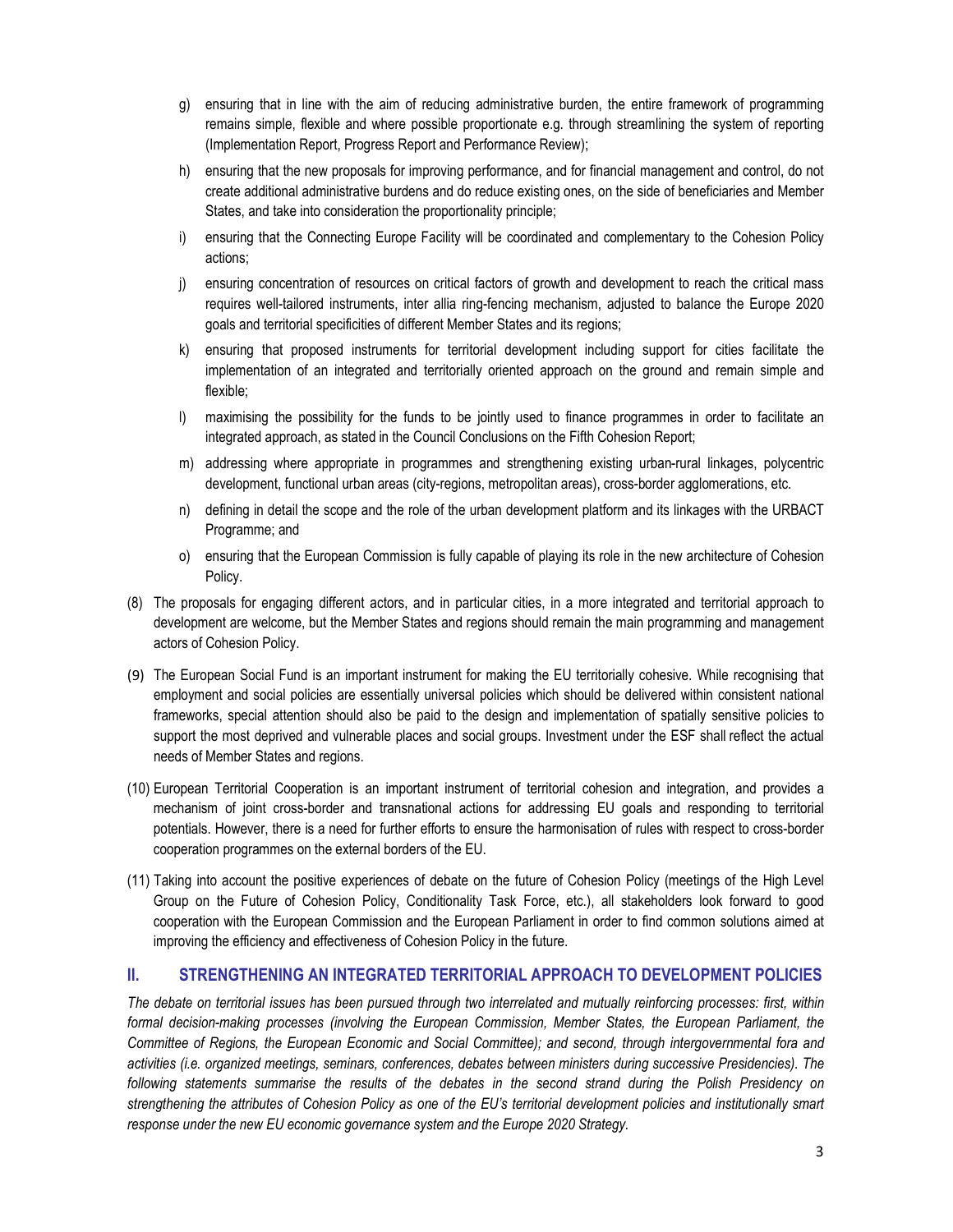### II.1 Territorial dimension of EU policies

The debate on the territorial dimension of public policies is increasingly important for the discussion on the future concept of development policy. Different regions face different constraints on growth, have different territorial context, and therefore they require different policy interventions. All public policies have territorial impacts. These can result in positive or negative effects for a territory. Increasing the opportunities for people in the places where they live means overcoming the inertia that produces underdevelopment or prevents the efficient use of resources, it requires not only innovations in formal and informal institutions, but also new, integrated investments within and across places. However, there is still a gap between what theory says about the processes of an integrated and territorial approach to development, and the adequacy of policy responses on the ground. This gap needs to be bridged by effective communication of the new approach between all stakeholders - based on evidence from theory and practice - and going beyond the cohesion/regional policy-making circles.

- (12) A territorial approach to policy-making could be an effective way to achieve the European Union's goals by combining top-down approach with the unique potentials embedded in places across the EU territory and the interests of local stakeholders.
- (13) In order to achieve better results from policies, resources must be concentrated in order to reach the critical mass and bring about the desired socio-economic change. However, in choosing priorities for public intervention, it is necessary to take into account the specific characteristics of different places since there is no single, uniform path of growth (universal approach to policy design) applicable to different types of territories.
- (14) The Lisbon Treaty and the work done so far by the Member States' Territorial Agenda of the European Union 2020 (TA2020) agreed by the Ministers in Gödöllö in May 2011, should constitute a key reference point for future, territoriallysensitive interventions of EU policies. The TA2020 was conceived to support the development of different territories taking into account the main spatial challenges and territorial priorities across Europe. The Polish Presidency proposals for a Roadmap towards promoting and enhancing integrated, territorial approach would facilitate the ambition for a more integrated territorial approach to development.
- (15) Bearing in mind the work on the TA2020, and the broad range of views on territorial cohesion and territorial development, there is a need to explain and promote the concept in order to go beyond current proposals and find a way to integrate the concept into the design and implementation of policy.
	- a) A systematic discussion on the issues related to the territorial approach is required in the context of the Europe 2020 Strategy at the highest political level (both within the Council and the informal meetings).
	- b) To enhance an integrated approach in various EU and national policies (namely in the context of the economic governance of the EU), at first it is necessary to identify the concrete issues of relevance for the EU and its Member States' economic and other policies as well as for the European territorial dimension. Thus, one of the tasks ahead is to translate the TA2020 into the language and interventions of EU policies to support development and to show how an integrated approach can improve the effectiveness of European policies.
	- c) Recognising the diverse growth dynamics of EU territories, the CSF should provide strategic guidance on how to facilitate sectoral and territorial coordination of all relevant EU policies, instruments and actions which are required to achieve the Europe 2020 Strategy objectives by identifying and explaining their territorial dimension. The TA 2020 could be used as a reference point for this purpose.
	- d) In order to achieve better policy intervention (at the level of policy design), and to prioritise those investments which best suit places (at the level of programme/project design and implementation), there is a need to incorporate a territorial diagnosis into the processes of formulation and review of policies and of respective programming documents.
	- e) Following the Europe-wide debate on territorial cohesion, the publication by the European Commission of a White Paper on the territorial dimension of EU policies would both ensure an internally cohesive input to the debate on the territorial approach, and contribute to the better coordination of different policies. In order to prepare the White Paper it is necessary to first elaborate a methodology and a study on how to integrate the place-based approach into public policies at EU, national, regional and local level.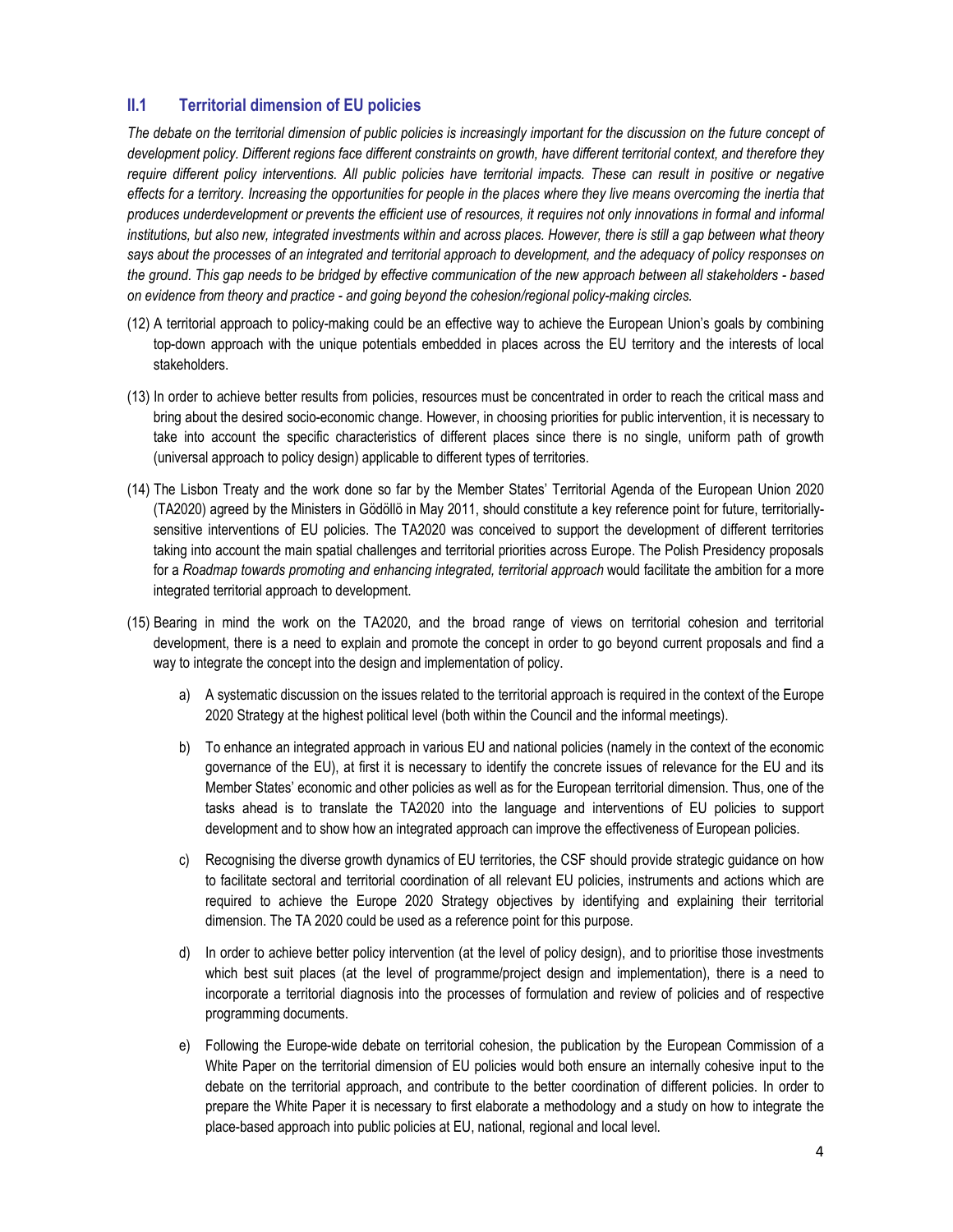- f) Given that all policies have an impact on a territory, there is a need to improve monitoring and to ensure that the statistical basis is capable of monitoring the territorial effects of different policies. There is a need for ongoing monitoring and analysis of territorial dynamics (key territorial features, territorial trends and challenges), policy impacts on the ground (sectoral linkages between policy interventions and their impact on the territory) and relations between different areas (i.e. cross-border and land-sea continuum or functional areas, macro-regions, urban-rural).
- g) The territorial dimension of Cohesion Policy, while being enhanced by the use of specific tools such as Community-led local development and Integrated Territorial Investments, goes well beyond them and should be incorporated into all aspects of Cohesion Policy.
- (16) Local development must no longer be considered as an isolated process of a purely endogenous nature but a process that seeks to balance strategic, top-down objectives and bottom-up ones within an EU context. The papers elaborated during the Polish Presidency, with the inputs of all Member States and discussed during various meetings and conferences, may be helpful for further discussion and elaboration of instruments for territorial development.
- (17) Urban areas should be perceived as engines of growth, with agglomerations, medium-sized and small towns playing an essential role in fostering development in a wider territory, but they are also places associated with problems such as environmental pollution, congestion, spatial disorder and social exclusion etc. In a territorial context cities should be seen as service providers, transport hubs and the places where a critical mass of scarce public resources is concentrated. For all these reasons, there is a need for tailored policy interventions at European, national, regional and local levels which take into account the specific characteristics of places (both the types of cities and their growth potentials and needs). In the context of fighting the barriers to growth special attention should be paid to the development of deprived urban areas).
- (18) Different types of territories (e.g. urban, rural, urban-rural, macro-regional or cross border areas) often face similar challenges and opportunities. Particular attention should be paid to the relationship between these territories in order to encourage them to cooperate in implementing integrated projects. Policy responses should be tailor-made to the needs of particular territories.

### II.2 The need to enhance institutional capacity in order to deliver a genuine strategic, integrated and result-oriented approach

Territorially oriented policies require institutional cooperation under a multi-level governance system, where knowledge is organisationally embedded and exploited, and with specialist institutions, allowing integrated interventions to be designed and implemented. In order to increase efficiency and to ensure the achievement of desired results, there is a need to improve the functioning of various institutions at European, national, regional and local levels as well as to strengthen multilevel governance and partnership. EU policies can learn from the experiences of individual Member States, Candidate Countries and international organisations such as the World Bank and the OECD.

- (19) With a view to ensuring efficient and effective policy implementation within the framework of an integrated and territorial approach to development, it is necessary to strengthen institutional capacity at all levels of management, including EU, national, regional and local levels involved in the formulation and delivery of policy on the basis of their ability to face global challenges. The application of the yearly "Scorebord on Multilevel Governance" (the Committee of the Regions) to monitor the development of multilevel governance at the EU level could be a useful tool in this area.
- (20) Effective measures to improve performance for all territorially oriented policies must be developed in partnership to ensure common ownership and commitment. Further, they must be sensitive to the different institutional and territorial settings across the EU, they must be supported by credible and reliable monitoring and evaluation systems, and they should incorporate processes of institutional learning.
- (21) The establishment and expansion of various forms of partnership (cross-sectoral and cross-jurisdictional) through the system of multilevel governance, entailing varied interactions and relationships between and across levels of government - are crucial for promoting the exchange of knowledge and good practices, empowering actors and